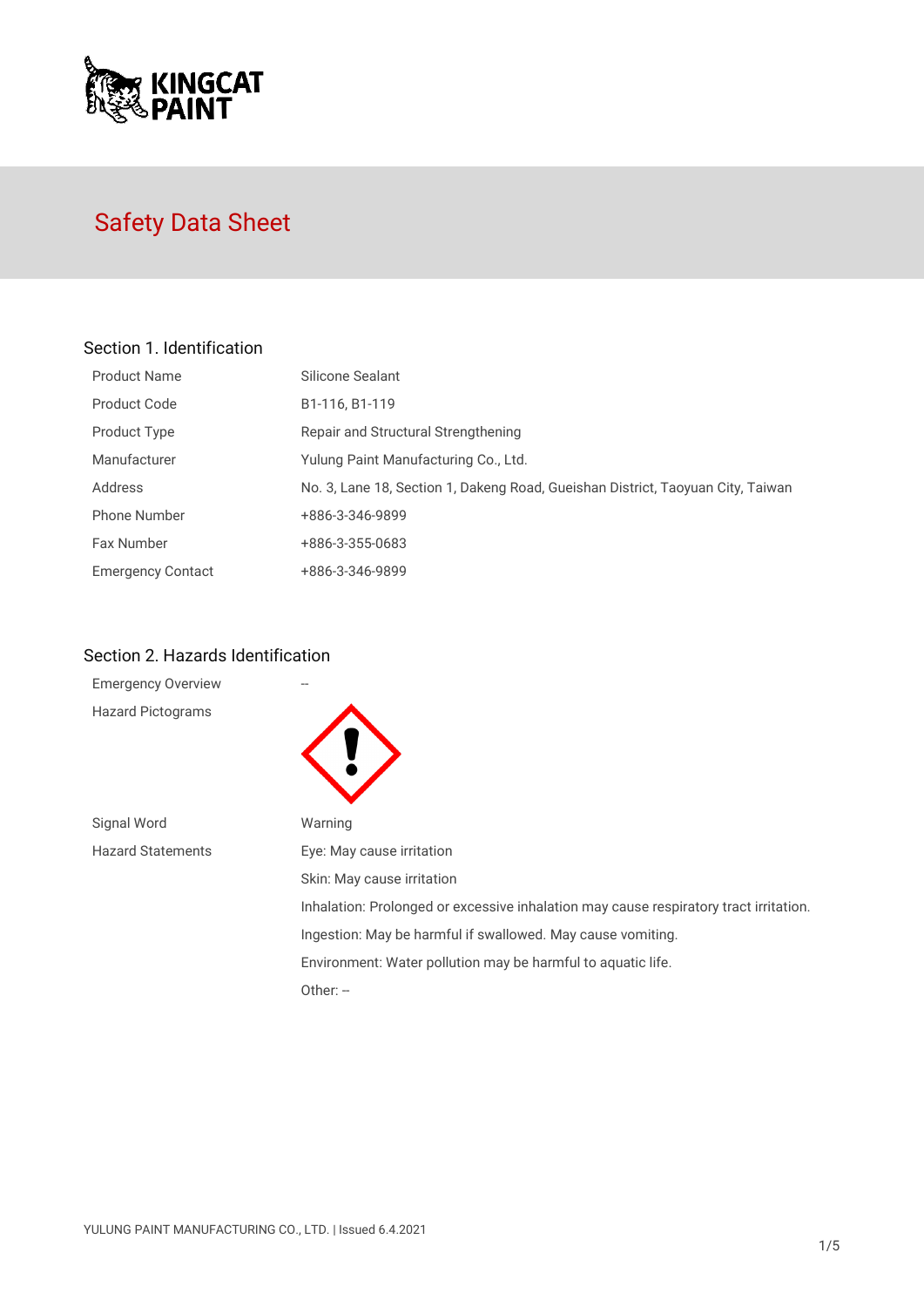# Section 3. Composition / Information on Ingredients

| Ingredient Name           | CAS Number    | % by Weight |
|---------------------------|---------------|-------------|
| Ethyl Methyl Ketone Oxime | $96 - 29 - 7$ | $1 - 2$     |

#### Section 4. First Aid Measures

| Eye Contact         | Immediately flush eyes with plenty of water for 15~20 minutes. Get medical             |
|---------------------|----------------------------------------------------------------------------------------|
|                     | attention, if irritation or symptoms of overexposure persists.                         |
| <b>Skin Contact</b> | Immediately wash skin with soap and plenty of water.                                   |
|                     | Get medical attention if irritation develops or persists.                              |
| <b>Inhalation</b>   | If inhaled, remove to fresh air. If not breathing, give artificial respiration or give |
|                     | oxygen by trained personnel. Seek immediate medical attention.                         |
| Ingestion           | If swallowed, DO NOT induce vomiting. Call a physician or poison control center        |
|                     | immediately. Never give anything by mouth to an unconscious person.                    |
| Other First Aid     | Due to possible aspiration into the lungs, DO NOT induces vomiting if ingested.        |
|                     | Provide a glass of water to dilute the material in the stomach. If vomiting occurs     |
|                     | naturally, have the person lean forward to reduce the risk of aspiration.              |

## Section 5. Fire Fighting Measures

| Extinguishing Media         | Use alcohol foam, carbon dioxide, dry chemical, or water fog or spray when fighting |
|-----------------------------|-------------------------------------------------------------------------------------|
|                             | fires involving this material.                                                      |
| <b>Protective Equipment</b> | As in any fire, wear Self-Contained Breathing Apparatus (SCBA), MSHA/NIOSH          |
|                             | (approved or equivalent) and full protective gear.                                  |

## Section 6. Accidental Release Measures

| <b>Personal Precautions</b>      | Use proper personal protective equipment.                                             |
|----------------------------------|---------------------------------------------------------------------------------------|
| <b>Environmental Precautions</b> | Avoid runoff into storm sewers, ditches, and waterways.                               |
| Spill Cleanup Measure            | Absorb spill with inert material (e.g., dry sand and earth), then place in a chemical |
|                                  | waste container. Provide ventilation. Clean up spills immediately observing           |
|                                  | precautions in the protective equipment section.                                      |

# Section 7. Handling and Storage

| Handling | Use with adequate ventilation. Avoid breathing vapor and contact with eyes, skin and |
|----------|--------------------------------------------------------------------------------------|
|          | clothing.                                                                            |
| Storage  | Store in a cool, dry, well ventilated area away from sources of heat, combustible    |
|          | materials, and incompatible substances. Keep container tightly closed when not in    |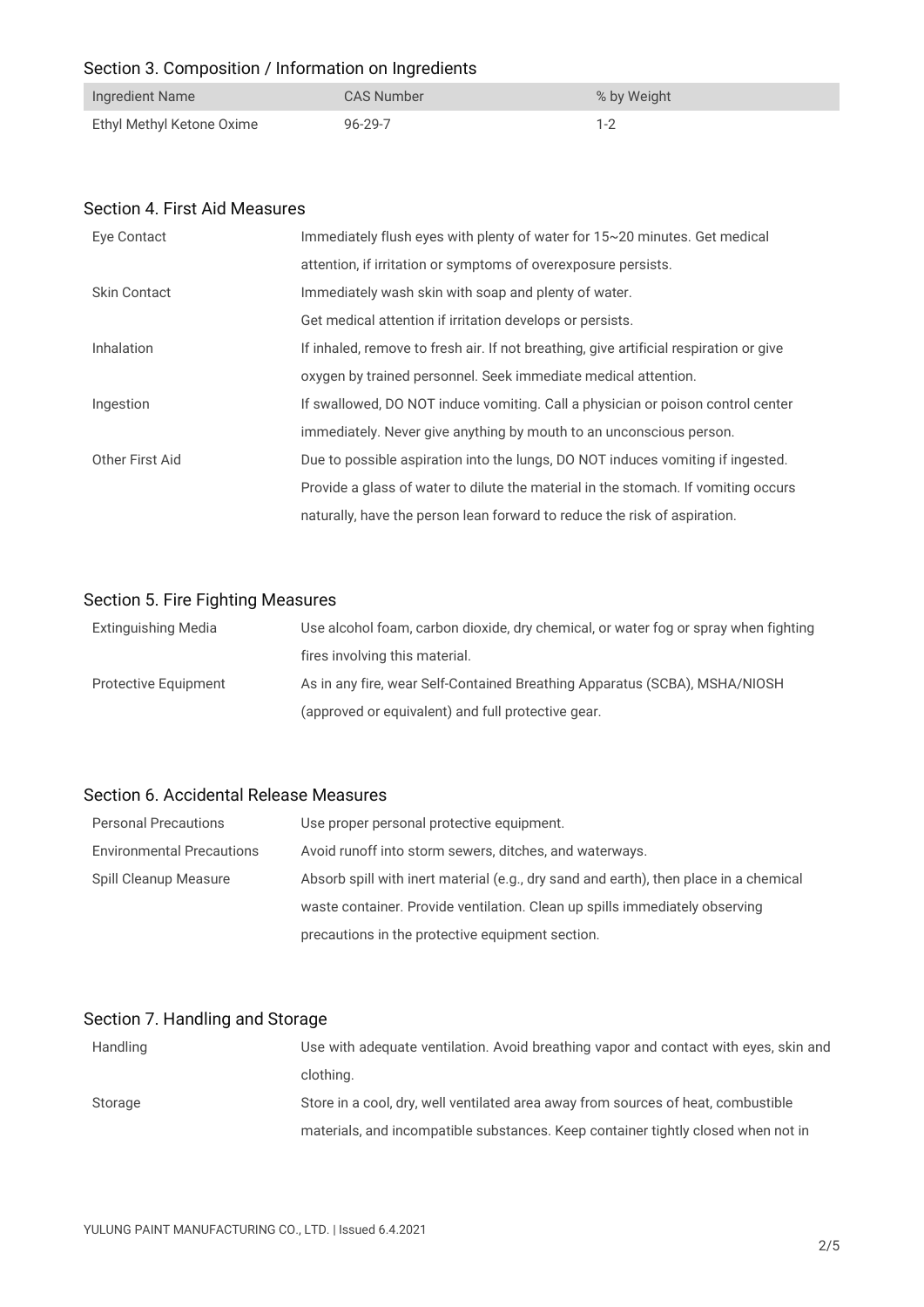use. Hygiene Practices Wash thoroughly after handling. Avoid contact with eyes and skin. Avoid inhaling vapor or mist.

## Section 8. Exposure Control, Personal Protection – Exposure Guidelines

| <b>Engineering Controls</b>        | Use appropriate engineering control such as process enclosures, local exhaust             |
|------------------------------------|-------------------------------------------------------------------------------------------|
|                                    | ventilation, or other engineering controls to control airborne levels below               |
|                                    | recommended exposure limits. Good general ventilation should be sufficient to             |
|                                    | control airborne levels. Where such systems are not effective wear suitable personal      |
|                                    | protective equipment, which performs satisfactorily and meets OSHA or other               |
|                                    | recognized standards. Consult with local procedures for selection, training,              |
|                                    | inspection and maintenance of the personal protective equipment.                          |
| Eye / Face Protection              | Wear appropriate protective glasses or splash goggles.                                    |
| <b>Skin Protection Description</b> | Chemical-resistant gloves and chemical googles, face-shield and synthetic apron or        |
|                                    | coveralls should be used to prevent contact with eyes, skin or clothing.                  |
| <b>Respiratory Protection</b>      | An air-purifying respirator with an organic vapor cartridge or canister may be            |
|                                    | permissible under certain circumstances where airborne concentrations are expected        |
|                                    | to exceed exposure limits. Protection provided by air purifying respirators is limited.   |
|                                    | Use a positive pressure air supplied respirator if there is any potential for an          |
|                                    | uncontrolled release, exposure level are not known, or any other circumstances where      |
|                                    | air purifying respirators may not provide adequate protection.                            |
| <b>Other Protective</b>            | Facilities storing or utilizing this material should be equipped with an eyewash facility |
|                                    | and a safety shower.                                                                      |

## Section 9. Physical and Chemical Properties

| <b>Physical Appearance</b>             | Paste                    | Odor                              | Waterborne Resin         |
|----------------------------------------|--------------------------|-----------------------------------|--------------------------|
| Odor Threshold                         | $-$                      | <b>Melting Point</b>              | $\overline{\phantom{a}}$ |
| pH Value                               | $8 - 10$                 | <b>Boiling Point</b>              | $>100^{\circ}$ C         |
| Flammability (Solid, Gas)              | Not Flammable            | <b>Flash Point</b>                | $\overline{\phantom{a}}$ |
| Decomposition Temperature              | $\overline{\phantom{0}}$ | Test Method (Closed / Opened Cup) | Closed Cup               |
| <b>Auto-Ignition Temperature</b>       | $-$                      | Lower and Upper Explosive Limits  | $\overline{\phantom{a}}$ |
| Vapor Pressure                         | $- -$                    | <b>Vapor Density</b>              | $\overline{\phantom{a}}$ |
| Density                                | 1 $q/cm^2$               | Solubility                        | Water Soluble            |
| Partition Coefficient n-octane / water | $-$                      | <b>Evaporation Rate</b>           | $- -$                    |

# Section 10. Stability and Reactivity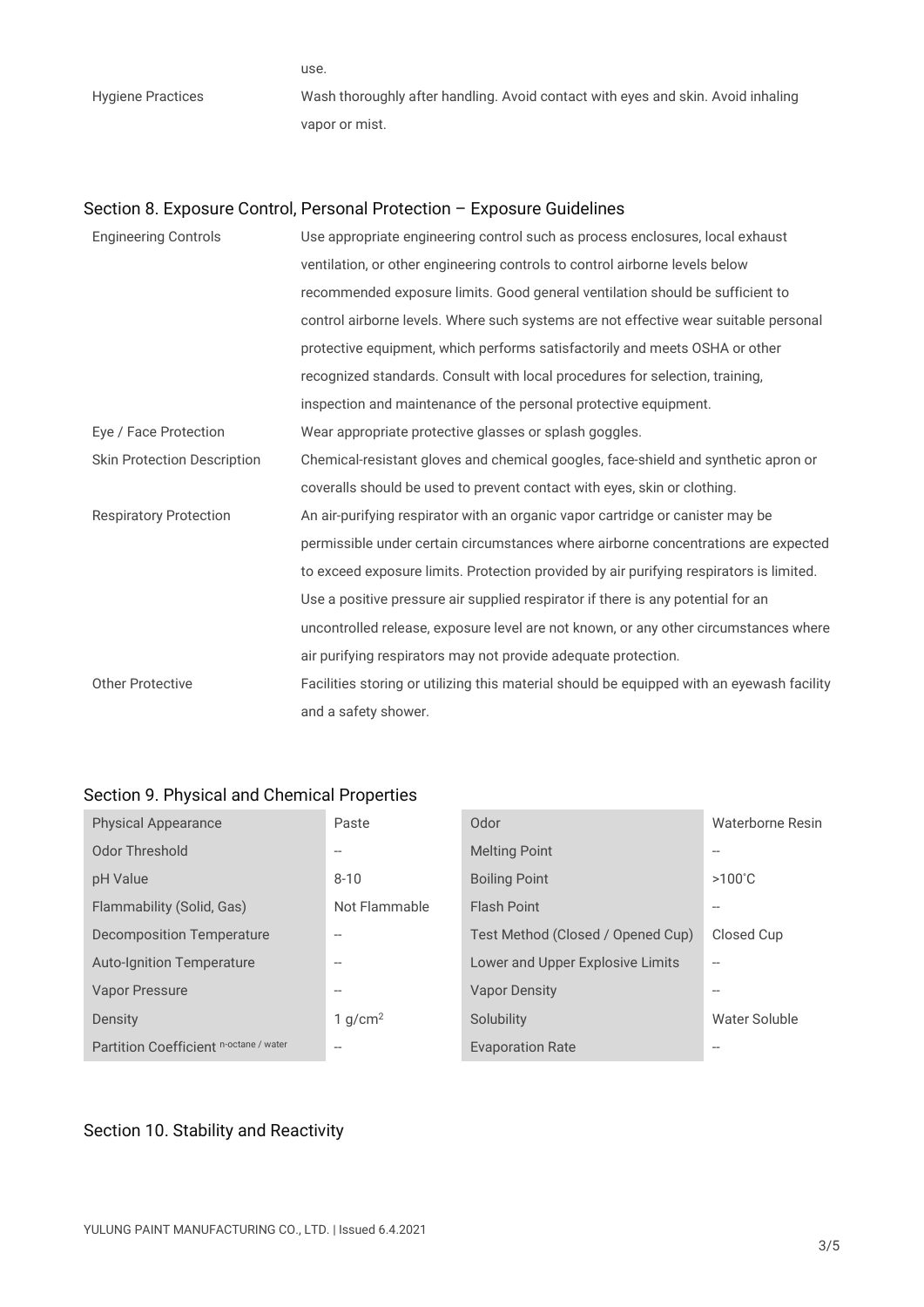| <b>Chemical Stability</b>    | Stable under normal temperatures and pressures.                                            |
|------------------------------|--------------------------------------------------------------------------------------------|
| <b>Hazard Polymerization</b> | No Reported                                                                                |
| Conditions to Avoid          | Heat, flames, incompatible material, and freezing or temperatures below 32 <sup>°</sup> F. |
| Incompatible Materials       | Oxidizing agents. Strong acids and alkalis.                                                |

#### Section 11. Toxicological Information

| <b>Urgent Toxicant</b> | In high concentrations, vapors and spray mists are narcotic and may cause headache, |
|------------------------|-------------------------------------------------------------------------------------|
|                        | fatigue, dizziness and nausea. Ingestion may cause irritation and malaise.          |
| <b>Partial Effect</b>  |                                                                                     |
| Sensitization          | Not a skin sensitizer.                                                              |
| Long-Term Toxicity     | Prolonged skin contact may cause skin inflammation and redness.                     |
| <b>Special Effect</b>  |                                                                                     |

#### Section 12. Ecological Information

Toxicity No toxicity data was found for the product.

#### Section 13. Disposal Considerations

| Waste Disposal | Consult with your local waste requirements or guidelines, if applicable, to ensure |
|----------------|------------------------------------------------------------------------------------|
|                | compliance. Arrange disposal in accordance to the EPA and/or local quidelines.     |

#### Section 14. Transport Information

| DOT UN Number    | Not Available                          |
|------------------|----------------------------------------|
| DOT Hazard Class | Not Available                          |
| IMDG             | No declaration for transport required. |

#### Section 15. Regulatory Information

Taiwan Regulations Labeling and Hazard Communication of Hazardous Chemicals, Organic Solvents and Specific Chemical Substances, Standards of Permissible Exposure Limits at Job Site, Methods and Facilities Standards for the Storage, Clearance and Disposal of Industrial Waste.

## Section 16. Other Information

Reference Council of Labor Affairs-GHS Databased, Environmental Protection Administration-